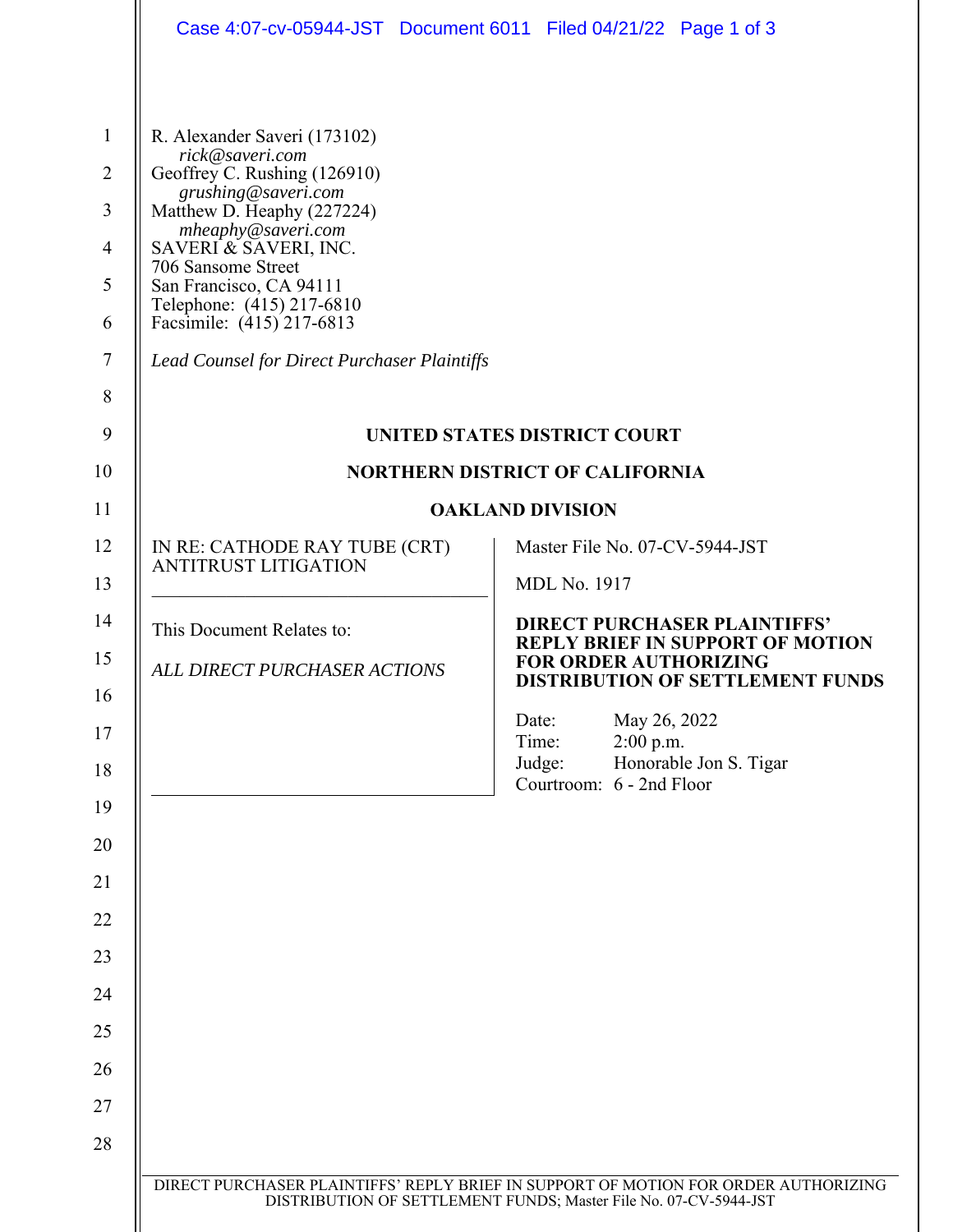1 2 3 4 5 6 7 8 9 10 11 12 13 14 15 16 17 18 19 20 21 22 23 24 25 26 27 28 **STATEMENT OF ISSUES TO BE DECIDED** 1. Whether to adopt and approve the Settlement Administrator's recommendations regarding the ineligibility of the claims, as set forth in Exhibit B to the Christman Declaration. 2. Whether to authorize payment of all claims approved by the Settlement Administrator from the settlement funds according to the pro rata Plan of Allocation and as set forth in Exhibit D to the Christman Declaration. 3. Whether the Settlement Administrator shall be reimbursed for costs and expenses incurred in the amount of \$1,291,445.86. 4. Whether to reserve \$70,660.76 for the payment of additional claims administration costs and expenses, and \$250,000.00 for potential tax liability and other issues. **REPLY BRIEF I. INTRODUCTION**  Direct Purchaser Plaintiffs ("Plaintiffs") respectfully submit this Reply Brief in support of their Motion for an Order Authorizing Distribution of Settlement Funds (ECF No. 6005) ("Motion" or "Mot."). No objection to the Motion has been filed to date. The Court should therefore enter an order authorizing payment of approximately \$142 million to the 1,834 approved claimants. **II. STATEMENT OF RELEVANT FACTS**  After Plaintiffs filed their Motion, the following documents were posted on the CRT settlement website (www.CRTDirectPurchaserAntitrustSettlement.com) maintained by the Settlement Administrator: the Notice of Motion and Motion, the Memorandum of Points and Authorities in Support Thereof, the Declaration of Rachel Christman re: Claims Processing and Distribution of the Net Settlement Funds ("Christman Declaration"), and the [Proposed] Order Granting Direct Purchaser Plaintiffs' Motion for Order Authorizing Distribution of Settlement Funds. Declaration of Rachel Christman re: Posting of Documents to Settlement Website ¶ 2 ("Christman Reply Declaration"). The Settlement Administrator has responded to inquiries from class members regarding the status of the proposed distributions as well as the calculations of their proposed pro rata payments. *Id.*  $\parallel$  3. The deadline to oppose the Motion has passed and no opposition or objections were filed.